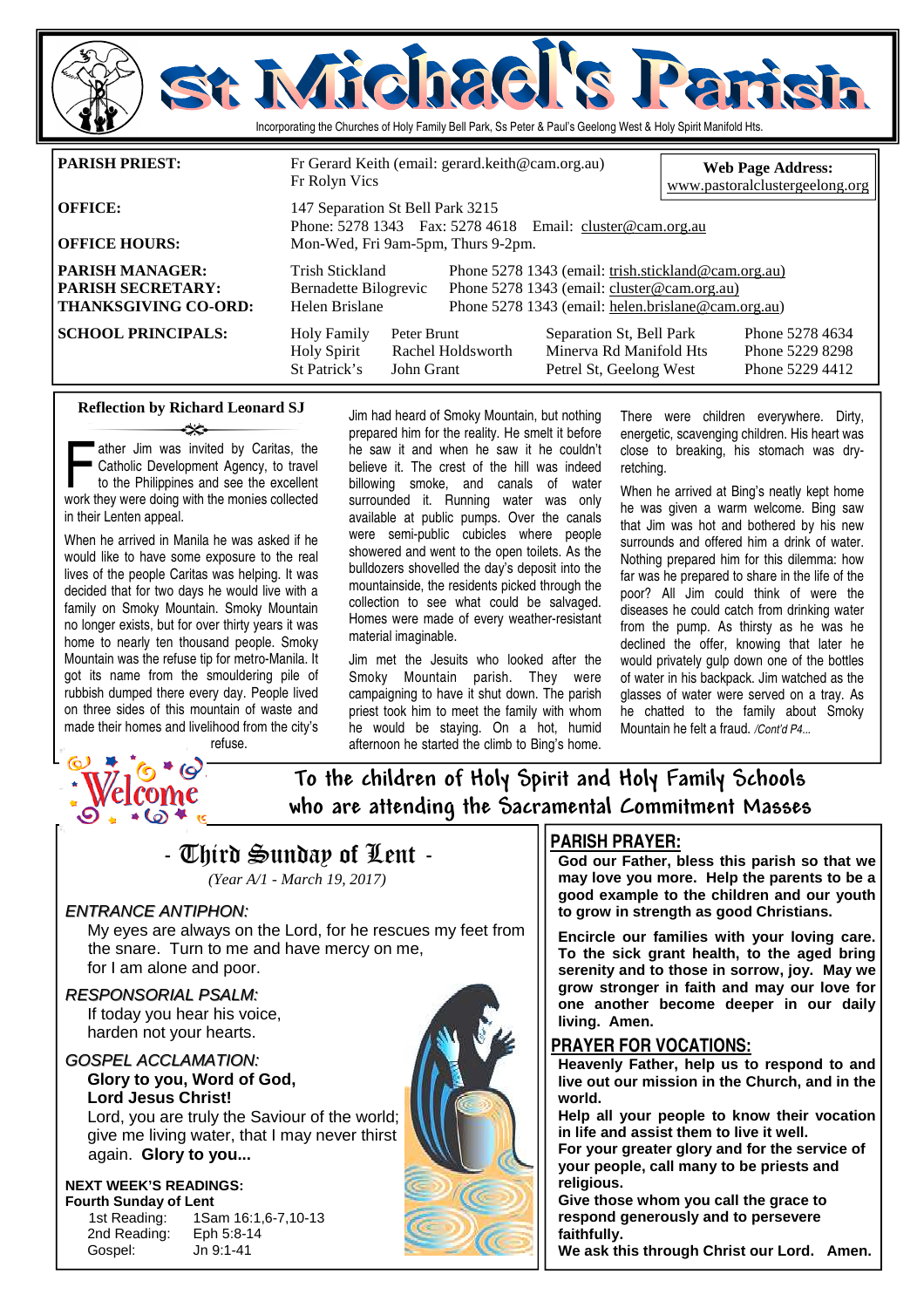# The St Michael's Parish at Prayer

## **WEEKEND MASSES:**<br>Holy Family, Bell Park:

### Holy Spirit, Manifold Hts: Ss Peter & Paul's, Geelong West:

English… 8am and 9.30am Sunday 6.00pm Saturday 5.00pm Saturday Croatian… 11am Sunday 11am 1st, 3rd & 5th Sundays 11am 2nd & 4th Sundays Slovenian.. 12.15pm every 2nd Sunday of the month

#### WEEKDAY MASSES:

**Holy Family:** 9.15am Tues, 9.15am Thurs **Holy Spirit:** 9.00am Wed, 11am Fri and 9am 1st Sat. **Reconciliation after Saturday Mass Grace McKellar Centre:** 10.15am - 1st Tuesday **Maryville Nursing Home:** 11am 1st & 3rd Friday **Multicultural Centre:** 1.30pm - 1st Friday; **Vincentian Village:** 3.00pm 1st & 3rd Monday, (2nd & 4th Communion Service) **St John of God Hospital:** 11.30am every Thursday in SJOG Chapel

BAPTISMS: 1st & 3rd Sundays 12noon at Holy Spirit, 2nd & 4th Sundays 12noon at Ss P&P, 3rd Sunday 2pm at Holy Family

### COMMUNAL PRAYER:

| Mon   | Holy Family Women's Prayer Group   |
|-------|------------------------------------|
| Tues  | <b>Meditation Group</b>            |
| Wed   | Prayer of the Church               |
| Wed   | Holy Family Women's Prayer Group   |
| Thurs | Italian Prayer Group               |
| Fri   | Adoration of the Blessed Sacrament |
| Fri   | Divine Mercy                       |
| Sat   | Rosary                             |

After 9am Mass **Holy Spirit Church** 

10.00am **Holy Family Community Centre Tues 30pm Holy Family Community Centre Before 9am Mass Holy Spirit Church** 10.00am **Holy Family Community Centre** 10.00am St Patrick's Chapel After 11am Mass **Holy Spirit Church Franch 3.00pm** Holy Spirit Church

#### **OUR LADY'S STATUE:**

**Mar 19:** Stocks family, 22 Orr St; **Mar 20-Apr 3:** Wright family, 42 Logan St. If anyone would like to have Our Lady's Statue or if you could spare an hour a month to help, ph Tina Montalto on 5278 9314.

## AS A COMMUNITY WE PRAY FOR:

| <b>RECENT DEATHS:</b>     | Katharina Riedl, Mimma Guarnaccia (France) and Edward Skuza                                                                     |
|---------------------------|---------------------------------------------------------------------------------------------------------------------------------|
| <b>ANNIVERSARIES:</b>     | Almor & Jose Mairos, Judite DaRosa, Nevid Ercoli, Rosaria Traficante, Johnny<br>Kellett, John & Teresa Cito, Sebastiano DiMauro |
| <b>BAPTISMS:</b>          | Abbey Lloyd, Isabella Betts and Jessica Solier                                                                                  |
| <b>PRAY FOR THE SICK:</b> | Joanne Straughan, Anita Capicchiano, Theo DaCosta, Geraldine Fay, June Smith,<br>Cheryl Lambert, Ana Siketa, Johann Angerbaure  |

*Please note: After approx five weeks names will be deleted from the sick list . Please phone the office on 5278 1343.*

## Roster for Next Sunday, March 26, 2017

(4th Sunday of the Month**)** 

### **HOLY SPIRIT: 6.00PM**

Commentators M Carson Lectors Sr J McGonigal Welcomers M Brown Projectionist T McShanag

**HOLY FAMILY 8.00AM 9.30AM Commentators F O'Neill Commentators M** Lukesic Lectors L Kelly **Contained A L And A L Kelly** M Baird, P Gizycki Projectionist **R** Allum **C Resciniti** 

Special Ministers C McShanag, R Stanley, D Yeatman

#### **SS PETER & PAUL'S: 5.00PM 11.00AM**

**Projectionist** 

Commentators A Henderson M Burn Lectors G Tolan J Fraatz, L Eastman Special Ministers A Henderson, G Tolan D Dougherty A Henderson, G Tolan D Dougherty<br>
J Cowell D Dougherty Welcomers J Cowell J Comercial Communication of D Dougherty<br>
D Dougherty<br>
D Dougherty<br>
D Dougherty<br>
D Dougherty

Special Ministers Littude Collis, E Kelly, B McFarlane Colum, P McBride, C Simpson, V Resciniti<br>
Welcomers Collis C L&E Kelly Collis A Sare, A/I Dugandzic A Sare, A/I Dugandzic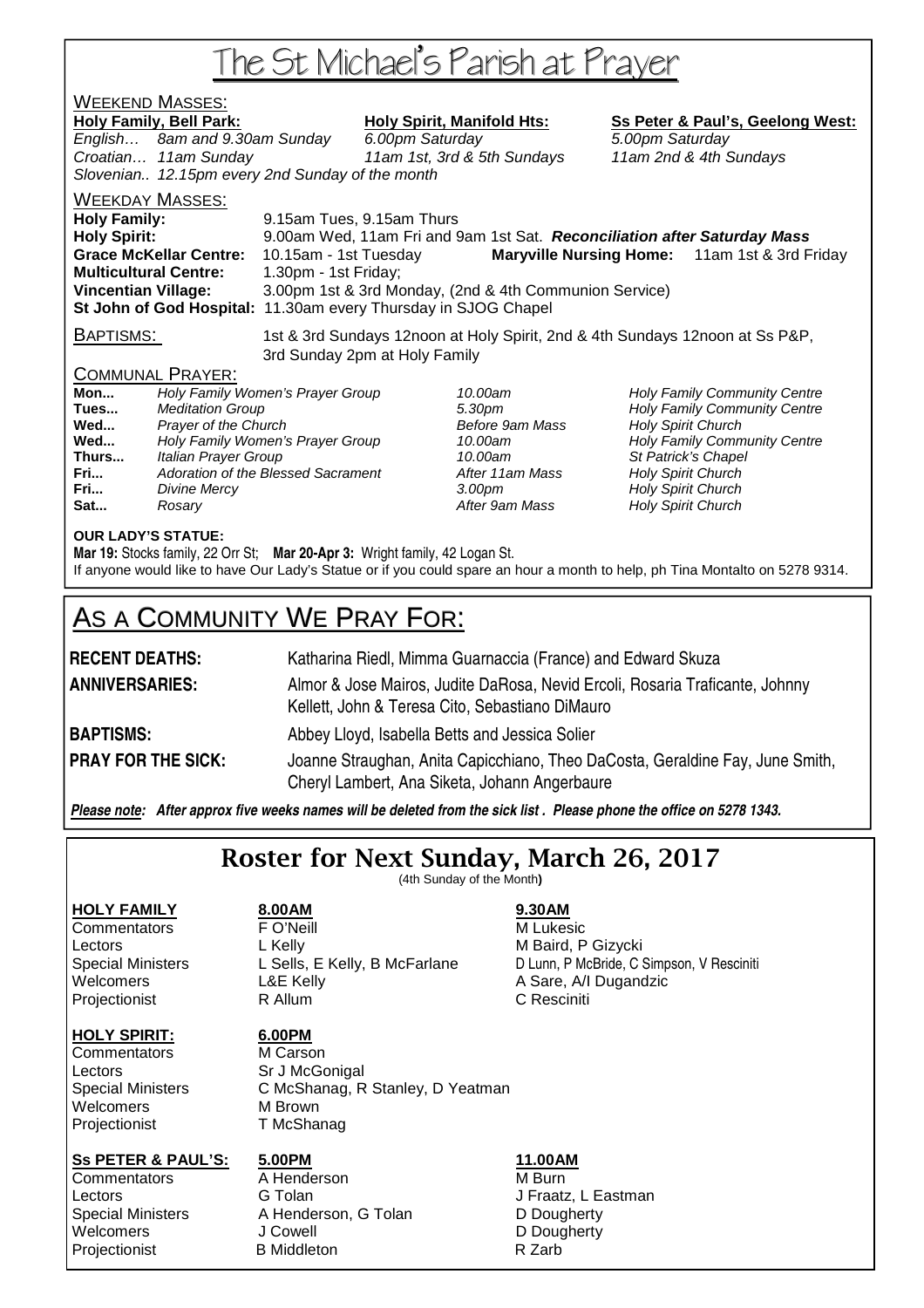## Recurring Activities in St Michael's:

**St Michael's Luncheon…** First Sunday of each month at the Holy Spirit Hall from 12noon. BYO food and drink to share. **Holy Family Luncheon..** Third Sunday of each month at the Community Centre from 12noon. **BYO casserole & drink to share. Holy Family Women's Group...** First Monday evening of each month at the Community Centre 7.00pm<br>St Vincent de Paul... Holy Family meet 1st and 3rd Tuesdays at the Community Centre 7.30 Holy Family meet 1st and 3rd Tuesdays at the Community Centre 7.30pm. Holy Spirit meets 1st and 3rd Tuesdays 7.00pm in Holy Spirit Hall **Legion of Mary... Every Friday 9.30am in the Holy Family Community Centre Baptism Preps** 4th Mondays 7.30pm in the Community Centre **Holy Family Chaptice Legation Chaptice Holy Family Church Holy Family Choir Practice…** Every Wednesday night at Holy Family Church 7pm **Manifold CWL... Holy Spirit Hall, 1st Wednesdays in the month Italian Mass... First Thursday of the month in St Patrick's Chapel Catholic Diners' Club…** 2nd Tues of each month, 6.15pm at Capri Receptions. Dinner/Guest Speaker - ph 0431 959 584

*If you wish to know more about these groups, as well as about our Sacramental Program for children in non-Catholic schools, our Baptism and Wedding procedures, our Partnership with the Columbans in the Philippines and so on, please visit our webpage: www.pastoralclustergeelong.org*

## Lent at St Michael's:

### **LITURGICAL/SACRAMENTAL DATES:**

**March 18...** Holy Spirit School Commitment Mass for all Sacraments, 6pm at Holy Spirit Church. **March 19...** Holy Family School Commitment Mass for Reconciliation, 9.30am Holy Family Church Holy Spirit School Commitment Mass for all Sacraments, 11am at Holy Spirit Church. **March 27...** Sacrament of First Reconciliation for children of Holy Spirit School, 7.30pm at Holy Spirit Church **March 28...** Sacrament of First Reconciliation for children of Holy Family School, 7.30pm at Holy Family Church **March 29...** Sacrament of First Reconciliation for children of St Patrick's School, 7.30pm at Ss P&P's Church **March 30...** Sacrament of First Reconciliation for children of St Patrick's School, 7.30pm at Ss P&P's Church

#### **Whilst the focus of the Reconciliation Service is on the children, everyone in the Parish is welcome to attend.**  \_\_\_\_\_\_\_\_\_\_\_\_\_\_\_\_\_\_\_\_\_\_\_\_\_\_\_\_

#### **LEASE OF HOLY SPIRIT LAND:**

You may have read in the Geelong Advertiser (14th March) an article about the use of Holy Spirit land for a Childcare Centre.

For clarification, the Parish is hoping to enter into a long-term land lease with a Childcare provider. The building of

the Childcare Centre, and all matters that pertain to its operations, will be the responsibility of the Childcare provider, **NOT** the Parish.

As part of the proposed lease agreement, the Parish Hall will be upgraded by the Childcare provider but retained by the Parish for our own use.

If the proposed Childcare Centre proceeds, it will be a win for the Parish providing us with funds to ensure the ongoing maintenance and care of our beautiful historical Church. The win for the local community will be the provision of high quality childcare, as well as creating much needed jobs in both the short and long term. *(Fr Gerard)*\_ . . \_\_ . . \_\_ . . \_\_ . . \_\_ . . \_\_ . . \_\_ . . \_\_ . . \_\_ . . \_\_ . . \_\_ . . \_\_

**HELP NEEDED:** We are seeking volunteers who would be available to assist as Special Ministers to visit the elderly and sick of Holy Spirit parish after the Wednesday morning Mass. This ministry is based on a roster so there is a sharing of the visitation over the year. If you are interested please contact Fr Gerard 5278 1343.

**EASTER MAILOUT:** *Calling all St Michael's Parish Posties!!* Your assistance is again required to help with the delivery of invitations to our Easter Ceremonies to all known Catholics within our parish. The envelopes are available at the back of each Church this weekend and are organized alphabetically by street. If you can take your own street as well as those close by, your efforts would be much appreciated and we ask that they be hand delivered over the next two weeks. *Special thanks to those who have helped prepare the invitations for mailout!*



**REGISTRATION FOR RELAY FOR LIFE - SAT/SUN APRIL 1/2:** Registration forms available at each Mass during the month. As of March 1st the cost is now \$25 per person.

#### **URGENT!!! Would the lady who received a book of Raffle Tickets from Louise Fossey, please return it to Parish office (Separation St) OR contact David Lunn on 0408 378 982.**

#### **CELEBRATING THE 100TH ANNIVERSARY OF OUR LADY OF FATIMA:** *Visit of the International Centennial Pilgrim Image* When... **Thursday April 6 2017**

| Where    |                    | <b>Holy Family Church, Separation St</b>                                                                                 |
|----------|--------------------|--------------------------------------------------------------------------------------------------------------------------|
| Schedule | 5.30 <sub>pm</sub> | Welcoming Ceremony, Holy Rosary and Procession, Rosary, Scapular and Re-coronation,                                      |
|          |                    | Floral Offering                                                                                                          |
|          | 7.00pm -           | Holy Mass with St John Paul II's Consecration Prayer                                                                     |
|          | 7.45pm -           | Massive Enthronement to the Two Hearts of Jesus and Mary, giving out of Scapulars and<br>signing up for home visitation. |